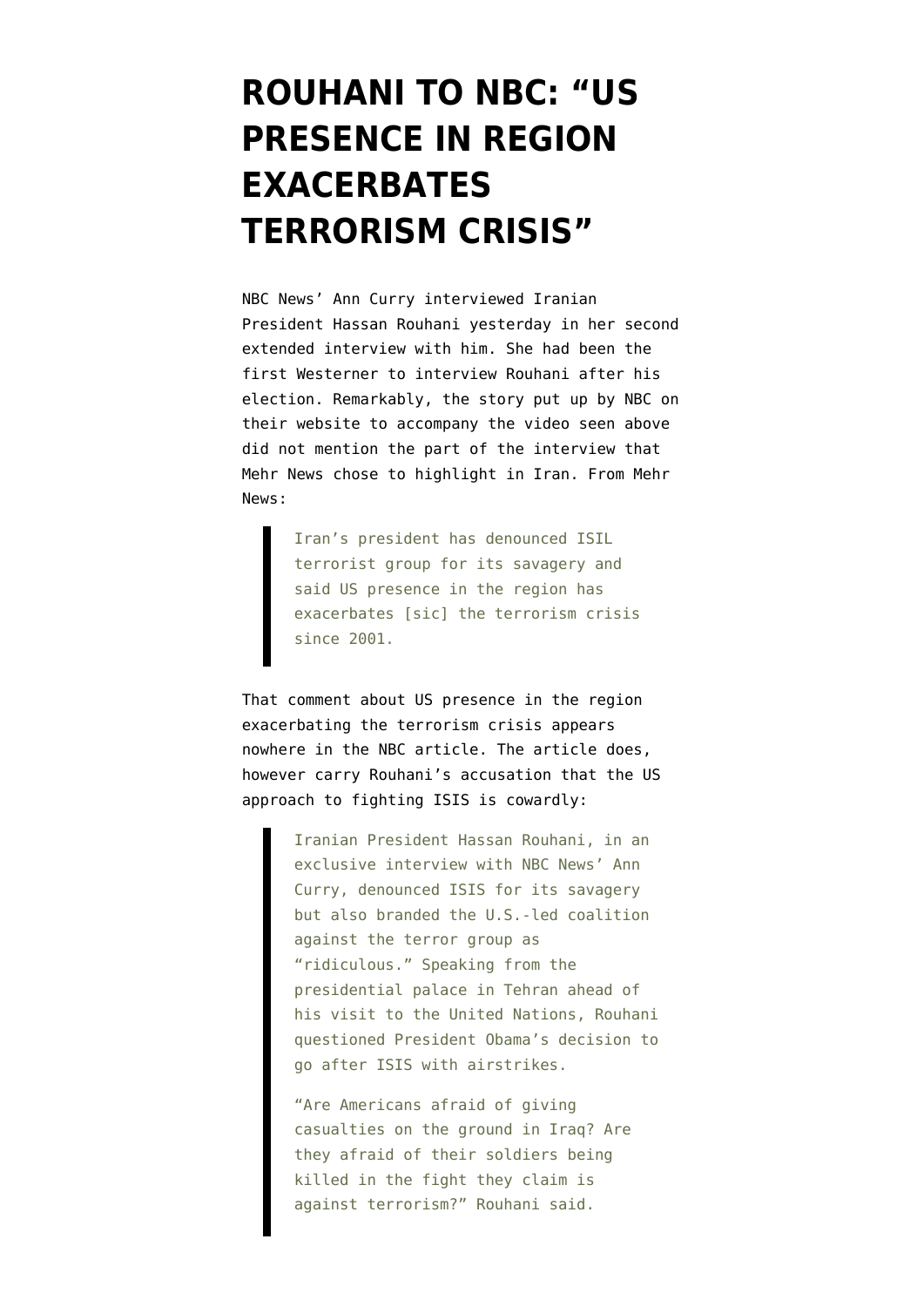"If they want to use planes and if they want to use unmanned planes so that nobody is injured from the Americans, is it really possible to fight terrorism without any hardship, without any sacrifice? Is it possible to reach a big goal without that? In all regional and international issues, the victorious one is the one who is ready to do sacrifice.

Rouhani's accusation that the US wants to carry out this fight without sacrifices seems to be a very accurate description of the approach by the Obama Administration.

Further evidence for the "ridiculous" charge comes in [this Huffington Post story](http://www.huffingtonpost.com/2014/09/17/cia-syria_n_5834850.html) about a Congressional briefing on US strategy:

> One Democratic member of Congress said that the CIA has made it clear that it doubts the possibility that the administration's strategy could succeed.

> "I have heard it expressed, outside of classified contexts, that what you heard from your intelligence sources is correct, because the CIA regards the effort as doomed to failure," the congressman said in an email. "Specifically (again without referring to classified information), the CIA thinks that it is impossible to train and equip a force of pro-Western Syrian nationals that can fight and defeat Assad, al-Nusra and ISIS, regardless of whatever air support that force may receive."

> He added that, as the CIA sees it, the ramped-up backing of rebels is an expansion of a strategy that is already not working. "The CIA also believes that its previous assignment to accomplish this was basically a fool's errand, and they are well aware of the fact that many of the arms that they provided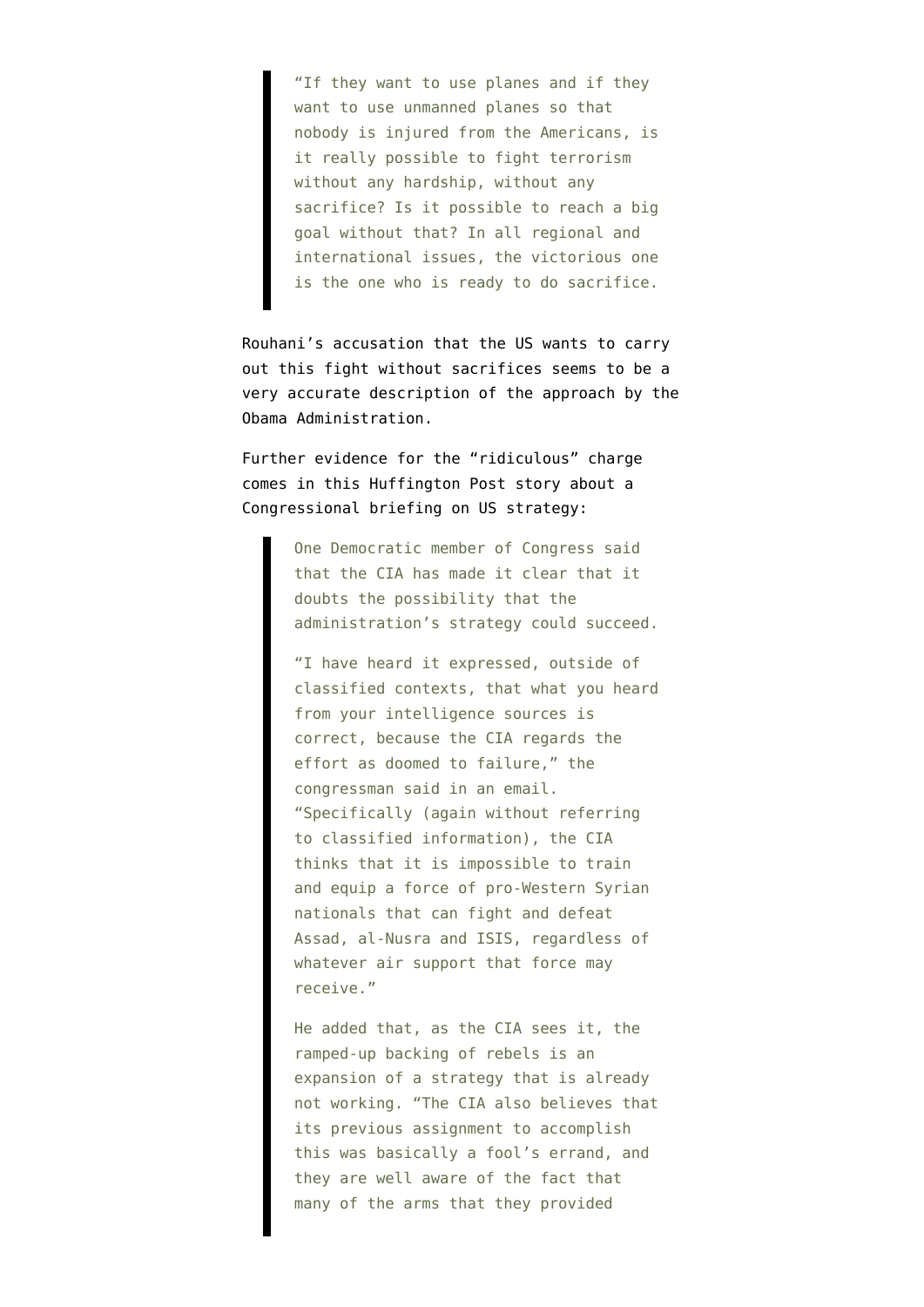ended up in the wrong hands," the congressman said, echoing intelligence sources.

Iranian Foreign Minister Javad Zarif, already in New York for the beginning of talks on the nuclear deal and the opening of the UN General Assembly, [told NPR](http://www.npr.org/blogs/thetwo-way/2014/09/17/349275201/irans-foreign-minister-u-s-not-serious-about-defeating-islamic-state) that he still favors a deal with the P5+1 group of nations:

> On the subject of negotiations over Iran's nuclear weapons program, Zarif said all the "wrong options" have already been tried and that "we are ready" for an agreement.

## Zarif is fully cognizant of the forces allied against reaching a deal, though:

"The only problem is how this could be presented to some domestic constituencies, primarily in the United States but also in places in Europe," because "some are not interested in any deal," he said.

"If they think any deal with Iran is a bad idea, there is no amount of  $- I$ don't want to call it concession — no amount of assurance that is inherent in any deal because they are not interested in a deal, period," Zarif said.

In sharp contrast with what U.S. Secretary of State John Kerry, Israeli Prime Minister Benjamin Netanyahu and other political leaders have said about no deal being better than a bad one, Zarif said: "I think if you compare any deal with no deal, it's clear that a deal is much preferable."

Gosh, considering how the [US is working closely](https://www.emptywheel.net/2014/09/04/final-push-for-p51-deal-begins-against-backdrop-of-us-working-with-anti-iran-groups/) [with anti-Iran groups](https://www.emptywheel.net/2014/09/04/final-push-for-p51-deal-begins-against-backdrop-of-us-working-with-anti-iran-groups/), even to the point of interfering in lawsuits to prevent disclosure of how the [government shares state secrets with](http://www.emptywheel.net/2014/09/17/what-state-secrets-does-uani-have-how-did-they-get-them/)